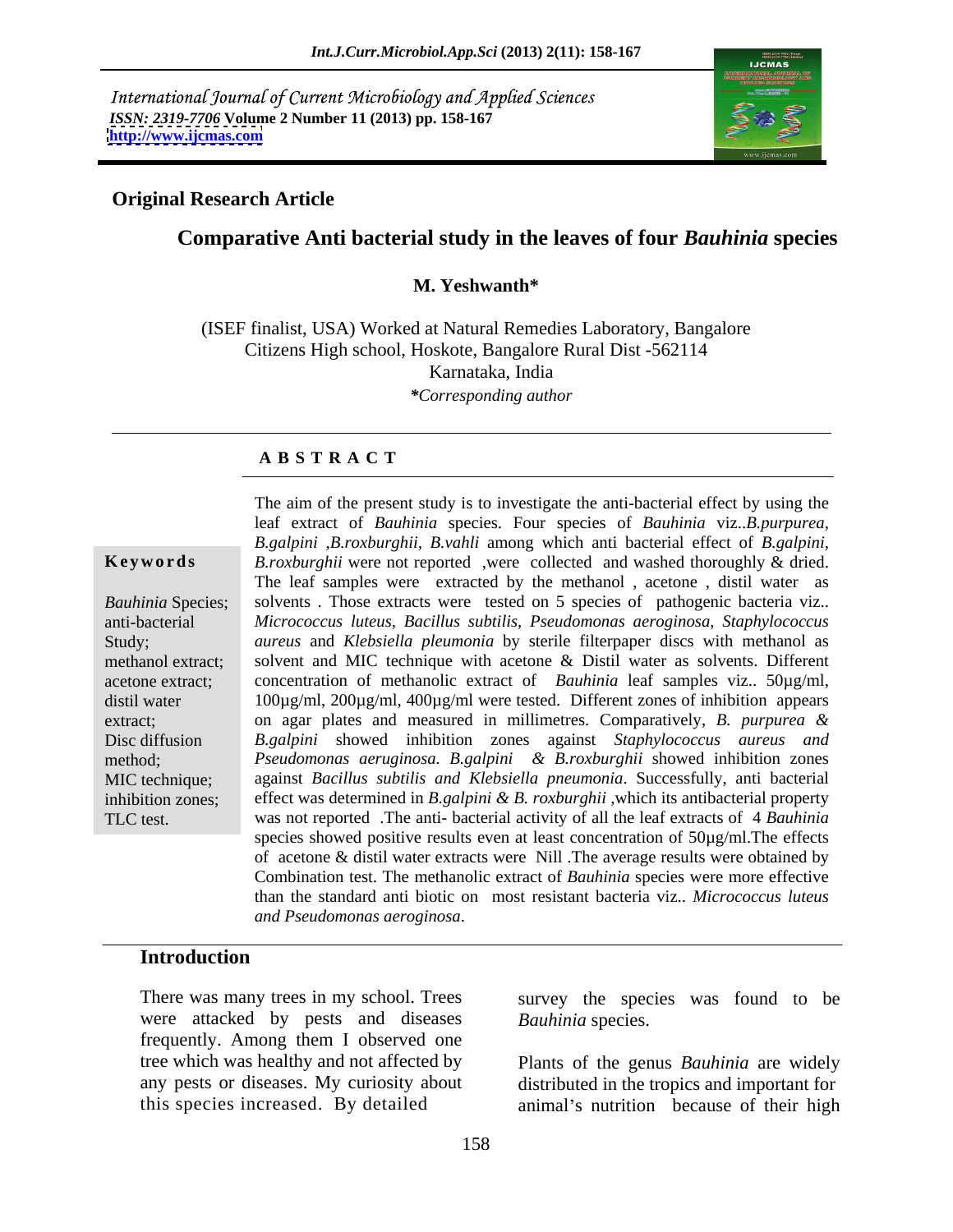protein content (Anonymous, The Wealth scarlet flowers. They are used for of India, 526-555(2004)). Some plants traditional medicine purpose in tribal species also have been used in folk areas. medicine for the treatment of diabetics, diuretics and also as Antimicrobial(Sahu *et*  Among which anti bacterial effect of *al*., (2012), The plant show great variation *Bauhinia galpini, Bauhinia roxburghii* is in their habitat ,they may be trees or unknown still today . So, I planned to

*Bauhinia purpurea*, Linn. Is found mainly in Deccan and carnatic, in deciduous forest chiefly along water courses; W.Coast, in dry forest; often cultivated in gardens.A moderate – sized test for control, standard and experiment evergreen tree, often bushy, with rater large leaves, bark grey to brown; wood<br>dark brown. Moderately hard, used for dark brown. Moderately hard, used for Standard plates are also tested by taking implements. The bark is used for tanning, Adey and fibers are obtained from its bark.  $1 \mu g/ml$ ,  $2.5 \mu g/ml$ ,  $5 \mu g/ml$ ,  $10 \mu g/ml$ ,  $25 \mu g/ml$ Bauhinia vahli, Linn. is mainly found in  $\mu$ g/ml, 50  $\mu$ g/ml and 100  $\mu$ g/ml of Assam Madhya Pradesh, Bihar and Tetracycline hydrochloride Batch No.:

It is a gigantic climber with very thick stem and long branches bearing cream coloured flowers with shortly-clawed petal. It is destructive to forest trees and has to be cut .The leaves are used as plates <br>
has to be cut .The leaves are are <br>  $B. vahli$ ,  $B. galpini$ ,  $B. roxburghii$  were and for many purposes; the seed are roasted and eaten. The bark yields a fiber which is used for making ropes. The bark

in Malabar and Travancore and near the cost. It is not very abundant and apparently scarce. A Large very long climber with curious stem alternately twisted one away and the other between<br>the straight margins. Also they are used centrifuge at 5000RPM for 10 min. The the straight margins. Also they are used for folk medicine . The liquid supernatant was collected and dried.

*Bauhinia galpini ,* N.E.Br. is a straggling and prostrate shrub. This is native of south and Tropical Africa. This is grown in the garden as on ornamental for its bright areas.

Shrubs and may be woody climber also . study its anti bacterial effect ,by getting above Information .

## **Materials and Methods**

Three sets of Petri plates were prepared to for each sample of *Bauhinia* species.

different concentrations viz..

Punjab. CMS 219, Lot No: 0000114334, Exp /Date: Jan 2014

## **Preparation of plant extracts**

is used for tanning. College ,Bangalore . The leaves were *Bauhinia roxburghii*, Cor. is mainly found<br>in Malabar and Trayancore and near the The samples (1g) were taken in pestle & healthy and mature leaves of 4 *Bauhinia* species viz *B.purpurea, B.vahli, B.galpini, B.roxburghii* were collected & also Identified by H.O.D of Botany Department ,Government Science washed with water and air dried. This samples were converted to powered form . The samples  $(1g)$  were taken in pestle  $\&$ mortar and extracted (1g+10ml methanol  $\times$  3 times) with methanol as solvent. This extracts were squeezed through three layer cheese cloth and filtrate was collected and centrifuge at 5000RPM for 10 min. The It was dissolved in 2ml distil water.

> The leaf samples were also extracted with acetone and distil water. 25g of leaf samples was taken in water bath; acetone and distil water were added separately, the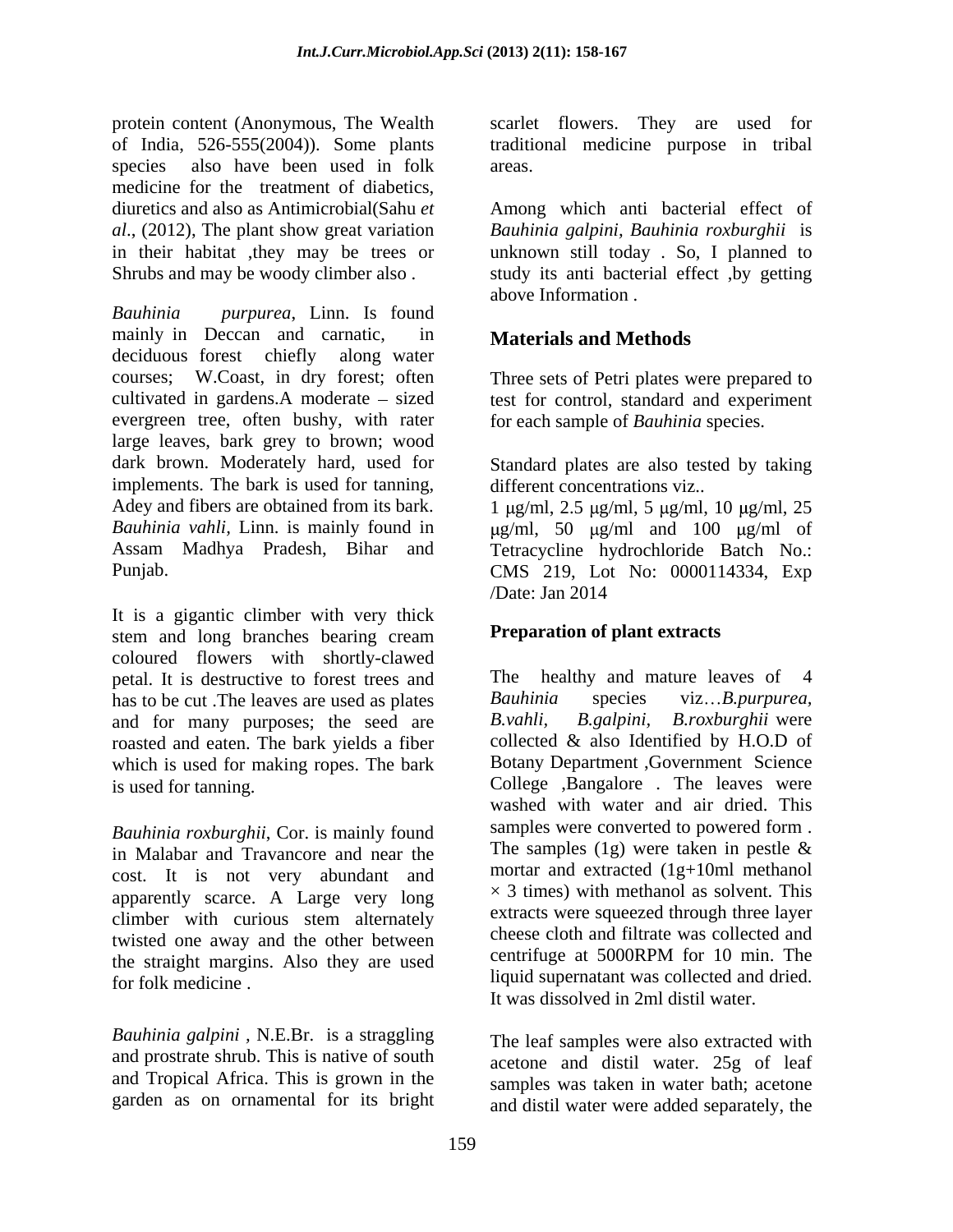setup was Reflexed for 1hr, filtrates were collected and concentrated. The filtrates

# **Determination of anti bacterial activity**

Freshly grown 5 bacteria *viz*., *Micrococcus luteus* (ATCC 10240)*, Bacillus subtilis* sulfuric acid regent (ANS) was spray<br>(MTCC 441) *Pseudomonas agroginosa* reagent. Detection: 254,366 nm and after (MTCC 441)*, Pseudomonas aeroginosa* (MTCC 1688)*, Staphylococcus aureus* (MTCC 737) and *Klebsiella pneumonia* (MTCC 109) in NA (18 hr, 37°C)were taken.The agar media was prepared and poured into Petri plates and 0.1ml of bacteria was spread entirely on agar media with sterile cotton swab at aseptic<br>activity. Methanol. acetone & distil water diameter dipped in plant extract was placed on Petri plates. The plates were incubated for 24 to 48 hr at 37°C.

In addition MIC protocol using agar dilution technique method was adopted to test leaf extracts with acetone and distil water as solvents on bacteria. Water extracts: 25% samples is made using sterile DM water.Acetone extracts : 10% stock of test samples is made using Methanol . Tetracycline hydrochloride: 0.5% stock of the test samples is made using methanol.Varying concentrations of the test agents are incorporated into labeled plates and mixed along with agar at temperature not exceeding  $50-55^{\circ}$ C. as solvent. Successfully anti-bacterial<br>plates were allowed to set at RT for an effect was found in *B.galpini &* Plates were allowed to set at RT for an hour. Duplicate analysis is done for all concentration. Plates were dried before streaking. The aliduot $(1\mu g)$  of the bacteria was streaked on surface of agar using calibrated loop and incubated for 24 to 48 at 37 °C under aerobic conditions.

## **Thin layer chromatography (TLC) test**

were dissolved in 10ml distilled water. 5 grams of leaf samples was extracted with **(Disc diffusion technique)** used for TLC .Toluene:Ethyle methanol and reflexed for 45 min.Then concentrated to 100ml, this sample was used for TLC .Toluene:Ethyle acetate:Acetic acid (5.5:4.5:0.5) were used as Mobile phase and Anisaldehyde sulfuric acid regent (ANS) was spray reagent. Detection: 254,366 nm and after spray and the set of the set of the set of the set of the set of the set of the set of the set of the set of the set of the set of the set of the set of the set of the set of the set of the set of the set of the set of the

# **Results and Discussion**

condition. The sterile filter paper of 6mm  $\frac{acavity}{2}$  is not account for the extraction of **Minimum Inhibitory concentration**  *Pseudomonas aeroginosa, Micrococcus* **(MIC) Determination** *luteus, Staphylococcus aureus* and The four species of *Bauhinia* viz..*B. purpurea, B.galpini, B.roxburghii and B.vahli* were tested for their anti bacterial activity. Methanol, acetone & distil water was used as solvents for the extraction of anti microbial compounds. There are four concentrations viz... $50\mu\text{g/ml}$ ,  $100\mu\text{g/ml}$ , 200 µg/ml, 400 µg/ml were tried against the pathogens like *Bacillus subtilis, luteus, Staphylococcus aureus* and *Klebsiella pneumonia* with methanol as solvent. And Concentrations viz..100 µg/ml, 250 µg/ml, 500 µg/ml, 750 µg/ml, 1000 µg/ml were tested on bacteria with acetone and distil water as solvents, but results were Nill, even at 1000 µg/ml.

> The combination trail of *Bauhinia* species was found to exhibit average results ,when compared to effect of individual species. Similarly it was found that all the four sample of *Bauhinia* species exhibited positive effect on bacteria with methanol as solvent. Successfully anti bacterial effect was found in *B.galpini* & *B.roxburghii,* which its anti bacterial property was not reported.

Comparatively of all the species *Bauhinia purpurea* and *B.galpini* showed positive inhibition zones of +7mm+7mm against *Pseudomonas aeroginosa* (table.4*)* and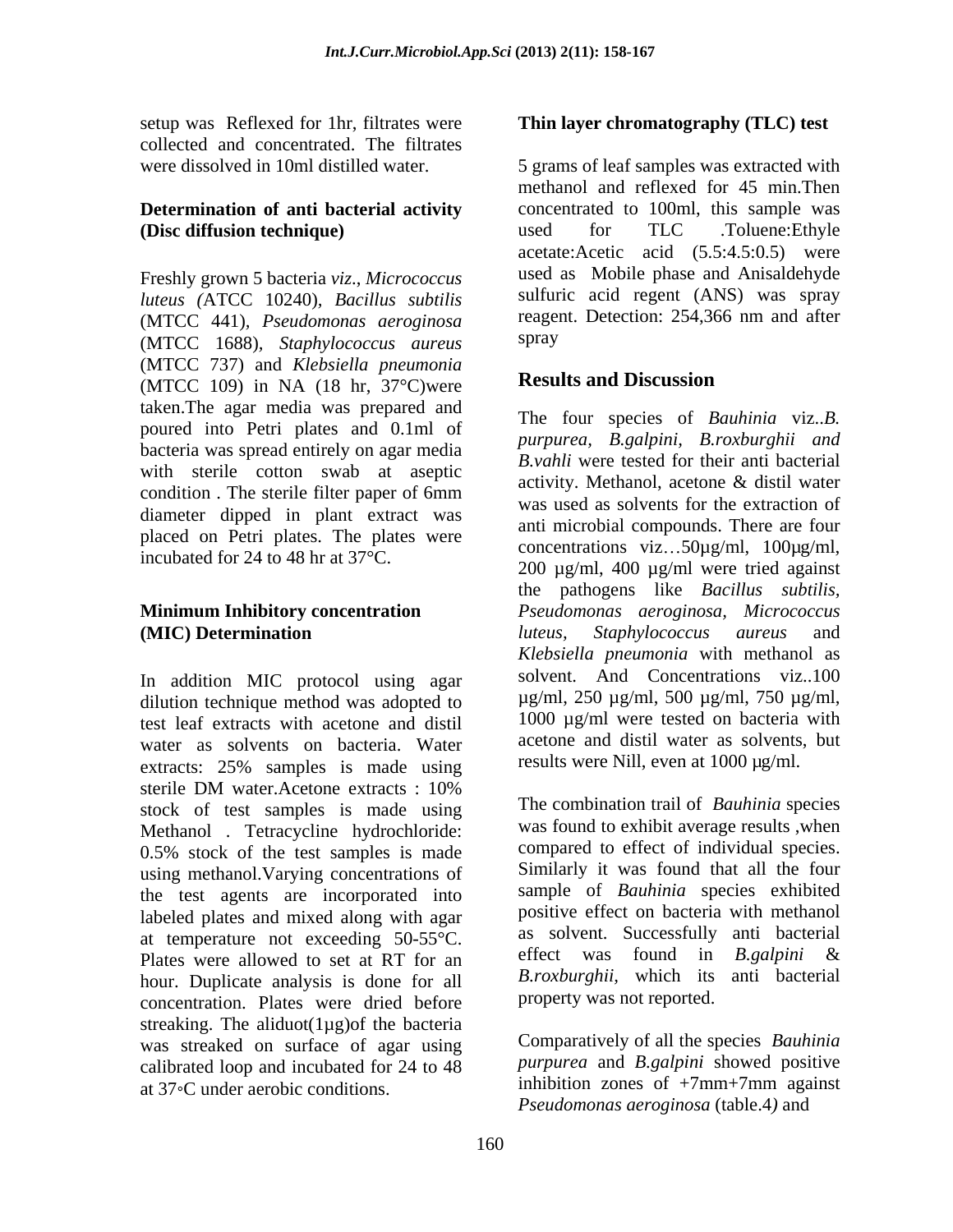| ◡.  | <b>Bacteria</b>                  | <b>Stain</b><br>no.    |                 |           | Control               |                 |
|-----|----------------------------------|------------------------|-----------------|-----------|-----------------------|-----------------|
| No. |                                  | $\alpha$ (or) code no. | <b>Methanol</b> | Media     | Acetone               | <b>DM</b> water |
|     | Micrococcus luteus               | <b>ATCC 10240</b>      |                 | N/I       | $\cdot$ N $^{\prime}$ | N/              |
|     | Staphylococcus aureus            | MTCC 737               | N/I             | N/I       | N/                    | N/1             |
|     | Pseudomonas                      | <b>MTCC 1688</b>       | N/I             | N/I       | N/                    | N/I             |
|     | aeruginosa                       |                        |                 |           |                       |                 |
|     | <b>Bacillus subtilis</b>         | MTCC 441               | $\mathbf{V}$ .  | $\rm N/I$ | $\mathbf{N}^r$        | N/              |
|     | Klebsiella pneumoniae   MTCC 109 |                        | N/I             | N/I       | $N^{\prime}$          | N/I             |

## **Table.1** Control test on bacteria.  $(N/I = No$  inhibition)

| Table.2 Anti bacterial activity of 4 Bauhinia species on Micrococcus luteus |  |
|-----------------------------------------------------------------------------|--|
|                                                                             |  |

|                | Sample Used     |            |            | <b>Methanol extract</b> |                                      | <b>Acetone extract</b>                                                                                   | Distil water extract            |
|----------------|-----------------|------------|------------|-------------------------|--------------------------------------|----------------------------------------------------------------------------------------------------------|---------------------------------|
| S.             |                 |            |            | <b>Concentration</b>    |                                      | Minimum inhibitory                                                                                       | Minimum inhibitory              |
| N <sub>o</sub> |                 |            | 100-       | 200                     | 400                                  | concentration (MIC)                                                                                      | concentration (MIC)             |
|                |                 | $\mu$ g/ml | $\mu$ g/ml | $\mu$ g/ml              | µg/ml                                |                                                                                                          |                                 |
|                | B.purpurea      | N/I        | N/         | (8mm)                   | (9mm)                                |                                                                                                          |                                 |
|                | B.vahli         | N/         | N/I        | (10mm)                  | (12mm)                               |                                                                                                          |                                 |
|                | B.galpini       | (6mm)      | (8mm)      | (12mm)                  | (13mm)                               | $>1,000 \mu g/ml$                                                                                        | $>1,000 \text{ }\mu\text{g/ml}$ |
|                | B.roxburghii    | N/         | ('mm)      |                         | $(9.5 \text{mm})$ $(12.5 \text{mm})$ |                                                                                                          |                                 |
|                | Combination     | N/         | N/         | (10mm)                  | (12.mm)                              |                                                                                                          |                                 |
|                | $B.p+, B.v.+B.$ |            |            |                         |                                      |                                                                                                          |                                 |
|                | $g,+B.r$        |            |            |                         |                                      |                                                                                                          |                                 |
|                |                 |            |            |                         |                                      | The MIC of Standard antibiotic i.e. Tetracycline hydrochloride against Micrococcus luteus is >100 µg/ml. |                                 |

(mm =inhibitory zones  $\&$  >1,000 µg/ml means no, effect still 1,000 µg/ml.)

## **Table.3** Anti bacterial activity of 4 *Bauhinia* species on Staphylococcus *aureus*

| S.No Sample Used                                                                                          |                                 |                 | <b>Methanol extract</b> |                                | <b>Acetone extract</b>          | <b>Distil water extract</b>                             |
|-----------------------------------------------------------------------------------------------------------|---------------------------------|-----------------|-------------------------|--------------------------------|---------------------------------|---------------------------------------------------------|
|                                                                                                           |                                 |                 | <b>Concentration</b>    |                                |                                 | Minimum inhibitory Minimum inhibitory                   |
|                                                                                                           |                                 | 100             | 200                     | 400                            |                                 | $\vert$ concentration (MIC) $\vert$ concentration (MIC) |
|                                                                                                           | $\mu$ g/ml                      | $\mu$ g/ml      | $\mu$ g/ml              | $\mu$ g/ml                     |                                 |                                                         |
| B.purpurea                                                                                                |                                 | (10mm)          | (13mm)                  | (16mm)                         |                                 |                                                         |
| $B.$ <i>vahli</i>                                                                                         |                                 | N/I             | (8mm)                   | (9mm)                          |                                 |                                                         |
| <u>B.galpini</u>                                                                                          | (8mm)                           | (10mm)          | (12mm)                  | (13mm)                         | $>1,000 \text{ }\mu\text{g/ml}$ | $>1,000 \mu g/ml$                                       |
| <i>B.roxburghii</i>                                                                                       |                                 | $(7 \text{mm})$ | (9mm)                   | (9mm)                          |                                 |                                                         |
| Combination                                                                                               | $\mathbf{N}/\mathbf{I}$<br>TA\T |                 |                         | $(6.3mm)$ $(9.5mm)$ $(11.2mm)$ |                                 |                                                         |
| $B.p+, B.v.+B.$                                                                                           |                                 |                 |                         |                                |                                 |                                                         |
|                                                                                                           |                                 |                 |                         |                                |                                 |                                                         |
| The MIC of Standard antibiotic i.e. Tetracycline hydrochloride against Staphylococcus aureus is 2.5 µg/ml |                                 |                 |                         |                                |                                 |                                                         |

(mm =inhibitory zones  $\&$  >1,000 µg/ml means no, effect still 1,000 µg/ml.)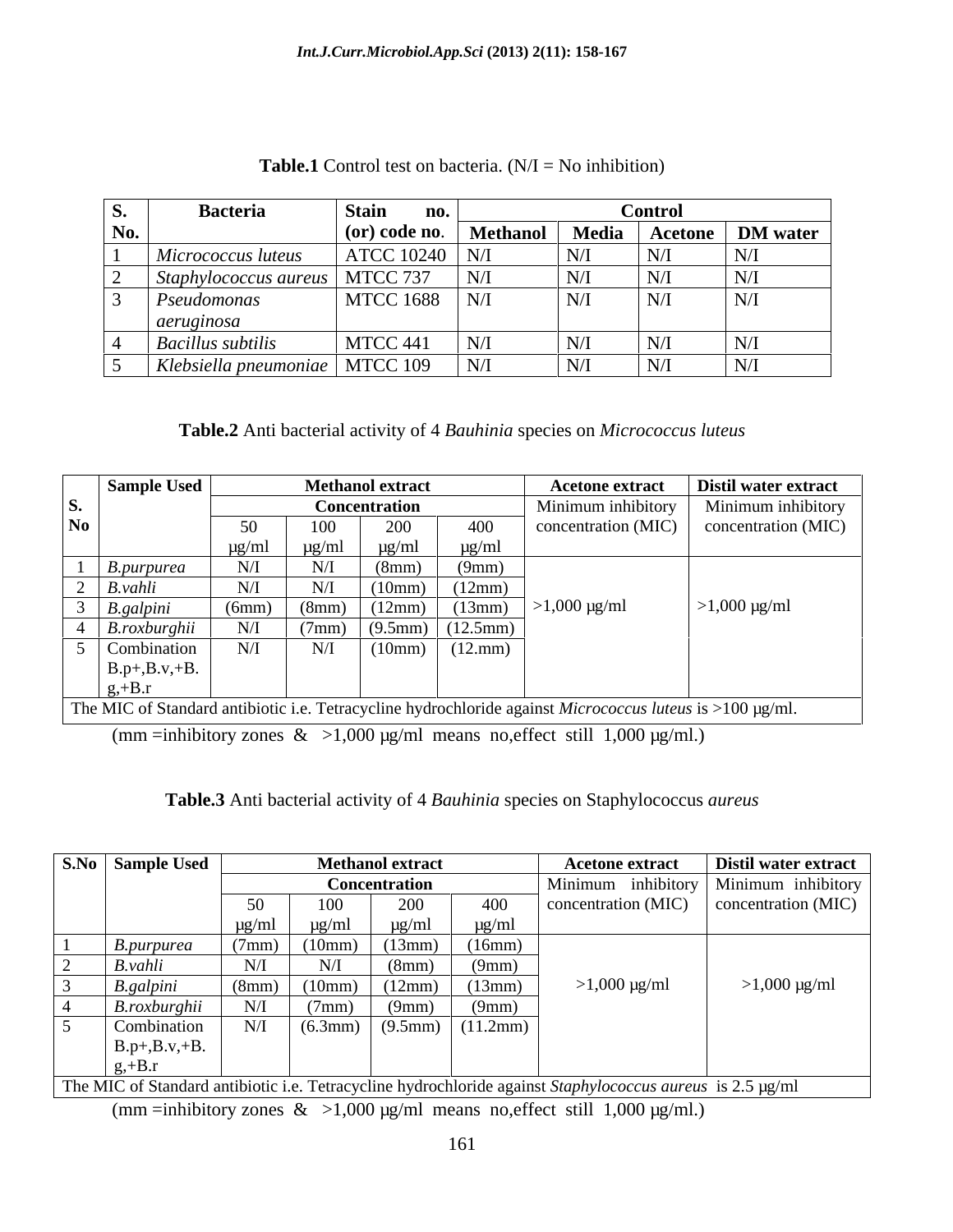|        |                 |            |                 | <b>Methanol extract</b> |            |            | <b>Acetone extract</b>                                                                                                 | Distil water<br>extract         |
|--------|-----------------|------------|-----------------|-------------------------|------------|------------|------------------------------------------------------------------------------------------------------------------------|---------------------------------|
| SI. No | <b>Sample</b>   |            |                 | Concentration           |            |            | Minimum                                                                                                                | Minimum                         |
|        | <b>Used</b>     | 25         | 50              | 100                     | 200        | 400        | inhibitory                                                                                                             | inhibitory                      |
|        |                 | $\mu$ g/ml | $\mu$ g/ml      | $\mu$ g/ml              | $\mu$ g/ml | $\mu$ g/ml | concentration                                                                                                          | concentration                   |
|        |                 |            |                 |                         |            |            | (MIC)                                                                                                                  | (MIC)                           |
|        | B.purpurea      | N/I        | (7mm)           | (8mm)                   | (9mm)      | (13mm)     |                                                                                                                        |                                 |
|        | B.vahli         | (6mm)      | $(7 \text{mm})$ | (7mm)                   | (10mm)     | (10mm)     |                                                                                                                        |                                 |
|        | B.galpini       | (6mm)      | (7mm)           | (12mm)                  | (13mm)     | (14mm)     | $>1,000 \ \mu g/ml$                                                                                                    | $>1,000 \text{ }\mu\text{g/ml}$ |
| 4      | B.roxburghii    | N/I        | N/I             | N/I                     | (6mm)      | (10mm)     |                                                                                                                        |                                 |
|        | Combination     | N/I        | N/I             | (7mm)                   | (10.1mm)   | (12mm)     |                                                                                                                        |                                 |
|        | $B.p+, B.v.+B.$ |            |                 |                         |            |            |                                                                                                                        |                                 |
|        | $g,+B.r$        |            |                 |                         |            |            |                                                                                                                        |                                 |
|        |                 |            |                 |                         |            |            | MIC of The Standard antibiotic i.e. Tetracycline hydrochloride against <i>Pseudomonas aeruginosa</i> is 50 $\mu$ g/ml. |                                 |

## **Table.4** Anti bacterial activity of 4 *Bauhinia* species on *Pseudomonas aeruginosa*

(mm =inhibitory zones  $\&$  >1,000 µg/ml means no, effect still 1,000 µg/ml.)

| <b>Table.5</b> Anti bacterial activity of 4 Bauhinia species on Bacillus subtilis |  |
|-----------------------------------------------------------------------------------|--|
|                                                                                   |  |

|                |                    |                                                      | <b>Methanol extract</b> |               |            | <b>Acetone extract</b>                                                                                             | Distil water<br>extract         |
|----------------|--------------------|------------------------------------------------------|-------------------------|---------------|------------|--------------------------------------------------------------------------------------------------------------------|---------------------------------|
| Sl.            | Sample Used $\mid$ |                                                      |                         | Concentration |            | Minimum                                                                                                            | Minimum                         |
| N <sub>0</sub> |                    | 50                                                   | 100                     | 200           | 400        | inhibitory                                                                                                         | inhibitory                      |
|                |                    | $\mu$ g/ml                                           | $\mu$ g/ml              | $\mu g/ml$    | $\mu$ g/ml | concentration                                                                                                      | concentration                   |
|                |                    |                                                      |                         |               |            | (MIC)                                                                                                              | (MIC)                           |
|                | B.purpurea         | N/I                                                  | N/I                     | N/I           | N/I        |                                                                                                                    |                                 |
|                | B.vahli            | N/I                                                  | N/J                     | N/I           | N/I        |                                                                                                                    |                                 |
|                |                    |                                                      |                         |               |            |                                                                                                                    |                                 |
|                | <b>B.galpini</b>   | $\ensuremath{\text{N}}\xspace/\ensuremath{\text{I}}$ | N/I                     | (7mm)         | (11mm)     |                                                                                                                    |                                 |
|                | B.roxburghii       | (6mm)                                                | (8mm)                   | (9mm)         | (12mm)     | $>1,000 \mu g/ml$                                                                                                  | $>1,000 \text{ }\mu\text{g/ml}$ |
|                | Combination        | N/I                                                  | N/I                     | N/I           | (6mm)      |                                                                                                                    |                                 |
|                | $B.p+, B.v.+B.$    |                                                      |                         |               |            |                                                                                                                    |                                 |
|                | $g,+B.r$           |                                                      |                         |               |            |                                                                                                                    |                                 |
|                |                    |                                                      |                         |               |            | The MIC of Standard antibiotic i.e. Tetracycline hydrochloride against <i>Bacillus subtilis</i> is $\leq 1$ µg/ml. |                                 |

(mm =inhibitory zones  $\&$  >1,000 µg/ml means no, effect still 1,000 µg/ml.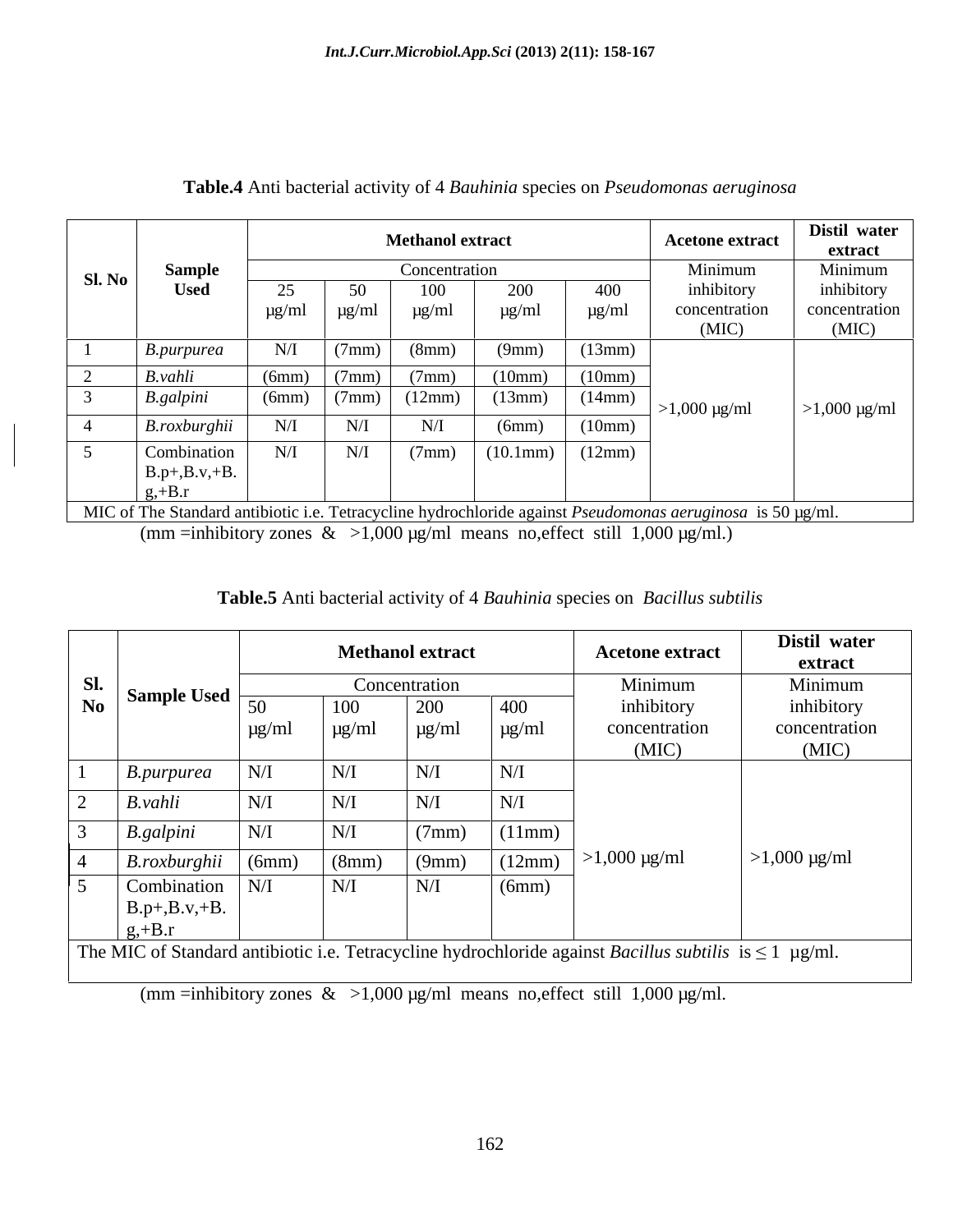|                           |                    |                     | <b>Methanol extract</b>                                                               |                   | <b>Acetone extract</b>         |                                                                                                           | Distil water extract  |
|---------------------------|--------------------|---------------------|---------------------------------------------------------------------------------------|-------------------|--------------------------------|-----------------------------------------------------------------------------------------------------------|-----------------------|
| S.No                      | <b>Sample Used</b> |                     | Concentration                                                                         |                   | Minimum inhibitory             |                                                                                                           | Minimum inhibitory    |
|                           |                    | 50                  | 200<br>100                                                                            | 400               | concentration (MIC)            |                                                                                                           | concentration (MIC)   |
|                           | B.purpurea         | $\mu$ g/ml<br>N/I   | $\mu$ g/ml<br>$\mu$ g/ml<br>N/I<br>N/I                                                | $\mu$ g/ml<br>N/I |                                |                                                                                                           |                       |
|                           |                    |                     |                                                                                       |                   |                                |                                                                                                           |                       |
| $\overline{2}$<br>B.vahli |                    | N/I                 | N/I<br>N/I                                                                            | (6mm)             |                                |                                                                                                           |                       |
| 3                         | B.galpini          | N/I                 | N/I<br>N/I                                                                            | (7mm)             | $>1,000 \mu g/ml$              |                                                                                                           | $>1,000 \mu g/ml$     |
|                           | B.roxburghii       | N/I                 | N/I<br>(6mm)                                                                          | (7mm)             |                                |                                                                                                           |                       |
| $5^{\circ}$               | Combination        | N/I                 | N/I<br>N/I                                                                            | N/I               |                                |                                                                                                           |                       |
| $+B.r$                    | $B.p+, B.v.+B.g,$  |                     |                                                                                       |                   |                                |                                                                                                           |                       |
|                           |                    |                     |                                                                                       |                   |                                | The MIC of Standard antibiotic i.e. Tetracycline hydrochloride against Klebsiella pneumoniae is 5 µg/ml µ |                       |
|                           |                    |                     | (mm =inhibitory zones $\&$ >1,000 $\mu$ g/ml means no, effect still 1,000 $\mu$ g/ml) |                   |                                |                                                                                                           |                       |
|                           |                    |                     |                                                                                       |                   |                                |                                                                                                           |                       |
|                           |                    |                     |                                                                                       |                   |                                | Table.7 Anti bacterial activity of 4 Bauhinia species on Micrococcus luteus with                          |                       |
|                           |                    |                     |                                                                                       |                   | 100% increase in concentration |                                                                                                           |                       |
|                           |                    |                     |                                                                                       |                   | <b>Sample Concentration</b>    |                                                                                                           |                       |
| S.No                      | <b>Sample Used</b> |                     | $200 \mu g/ml$                                                                        |                   | $400 \mu g/ml$                 | $800 \mu g/ml$                                                                                            | $1,600 \text{ µg/ml}$ |
|                           | B.purpurea         |                     | (8.1mm)                                                                               |                   | (9mm)                          | (11mm)                                                                                                    | (12,8mm)              |
|                           | B.vahli            |                     | (10mm)                                                                                |                   | (12.1mm)                       | (13.mm)                                                                                                   | (13.1mm)              |
|                           | B.galpini          |                     | (12mm)                                                                                |                   | (13mm)                         | (14mm)                                                                                                    | (14.5mm)              |
|                           | B.roxburghii       |                     | (9.6mm)                                                                               |                   | (12.6mm)                       | (13.8mm)                                                                                                  | (14mm)                |
|                           |                    |                     |                                                                                       |                   |                                |                                                                                                           |                       |
|                           |                    |                     |                                                                                       |                   |                                |                                                                                                           |                       |
|                           |                    |                     |                                                                                       |                   |                                | Table.8 Comparison of RF values of four Bauhinia species 366nm under UV light                             |                       |
|                           |                    |                     |                                                                                       |                   |                                |                                                                                                           |                       |
|                           |                    | <b>Bands</b>        |                                                                                       |                   | <b>R.F</b> values              |                                                                                                           |                       |
|                           |                    |                     |                                                                                       |                   |                                | B.purpurea   B.vahli   B.galpini   B.roxburghii                                                           |                       |
|                           |                    |                     | 0.18                                                                                  | 0.11              | 0.31                           | 0.31                                                                                                      |                       |
|                           |                    | 2                   | 0.32                                                                                  | 0.15              | 0.34                           | 0.35                                                                                                      |                       |
|                           |                    | 3<br>$\overline{4}$ | 0.36                                                                                  | 0.26              | 0.44                           | $0.4\,$                                                                                                   |                       |
|                           |                    | $5\overline{)}$     | 0.4<br>0.45                                                                           | 0.32<br>0.35      | 0.51<br>$0.6\,$                | 0.43<br>0.47                                                                                              |                       |
|                           |                    | 6                   | 0.5                                                                                   | 0.45              | 0.66                           | 0.53                                                                                                      |                       |
|                           |                    | $\overline{7}$      | 0.55                                                                                  | 0.48              | 0.74                           | $0.6\,$                                                                                                   |                       |
|                           |                    | 8                   | 0.61                                                                                  | $0.6\,$           | $0.8\,$                        | 0.66                                                                                                      |                       |
|                           |                    | 9                   | 0.66                                                                                  | 0.66              | $---$                          | 0.74                                                                                                      |                       |
|                           |                    | 10                  | 0.74                                                                                  | 0.7               | $---$                          | $0.8\,$                                                                                                   |                       |
|                           |                    | 11                  | 0.77                                                                                  | 0.73              | $---$                          | $---$                                                                                                     |                       |
|                           |                    | 12                  | $---$                                                                                 | 0.77              | $---$                          | $-- \_$                                                                                                   |                       |

| Table.6 Anti bacterial activity of 4 Bauhinia species of<br>cies on Klebsiella pneumonia |  |
|------------------------------------------------------------------------------------------|--|
|                                                                                          |  |

|                    |                | <b>Sample Concentration</b> |                |                       |
|--------------------|----------------|-----------------------------|----------------|-----------------------|
| S.No   Sample Used | $200 \mu g/ml$ | $400 \mu g/ml$              | $800 \mu g/ml$ | $1,600 \text{ µg/ml}$ |
| B.purpurea         | 8.1mm)         | (9mm)                       | (11mm)         | (12,8mm)              |
| B.vahli            | (10mm)         | 12.1mm)                     | $(13.$ mm      | (13.1mm)              |
| <i>B.galpini</i>   | (12mm)         | (13mm)                      | (14mm)         | (14.5mm)              |
| B.roxburghii       | $(9.6$ mm      | (12.6mm)                    | (13.8mm)       | (14mm)                |

|              |                      |      | <b>R.F</b> values |              |
|--------------|----------------------|------|-------------------|--------------|
| <b>Bands</b> | B.purpurea   B.vahli |      | <b>B.galpini</b>  | B.roxburghii |
|              | 0.18                 | 0.11 | 0.31              | 0.31         |
|              | 0.32                 | 0.15 | 0.34              | 0.35         |
|              | 0.36                 | 0.26 | 0.44              | 0.4          |
|              | $0.4\,$              | 0.32 | 0.51              | 0.43         |
|              | 0.45                 | 0.35 | $0.6\,$           | 0.47         |
|              | 0.5                  | 0.45 | 0.66              | 0.53         |
|              | 0.55                 | 0.48 | 0.74              | $0.6\,$      |
|              | 0.61                 | 0.6  | 0.8               | 0.66         |
|              | 0.66                 | 0.66 | $---$             | 0.74         |
| 10           | 0.74                 | 0.7  | $---$             | 0.8          |
|              | 0.77                 | 0.73 | $---$             | $---$        |
| 12           | $---$                | 0.77 | $---$             | $---$        |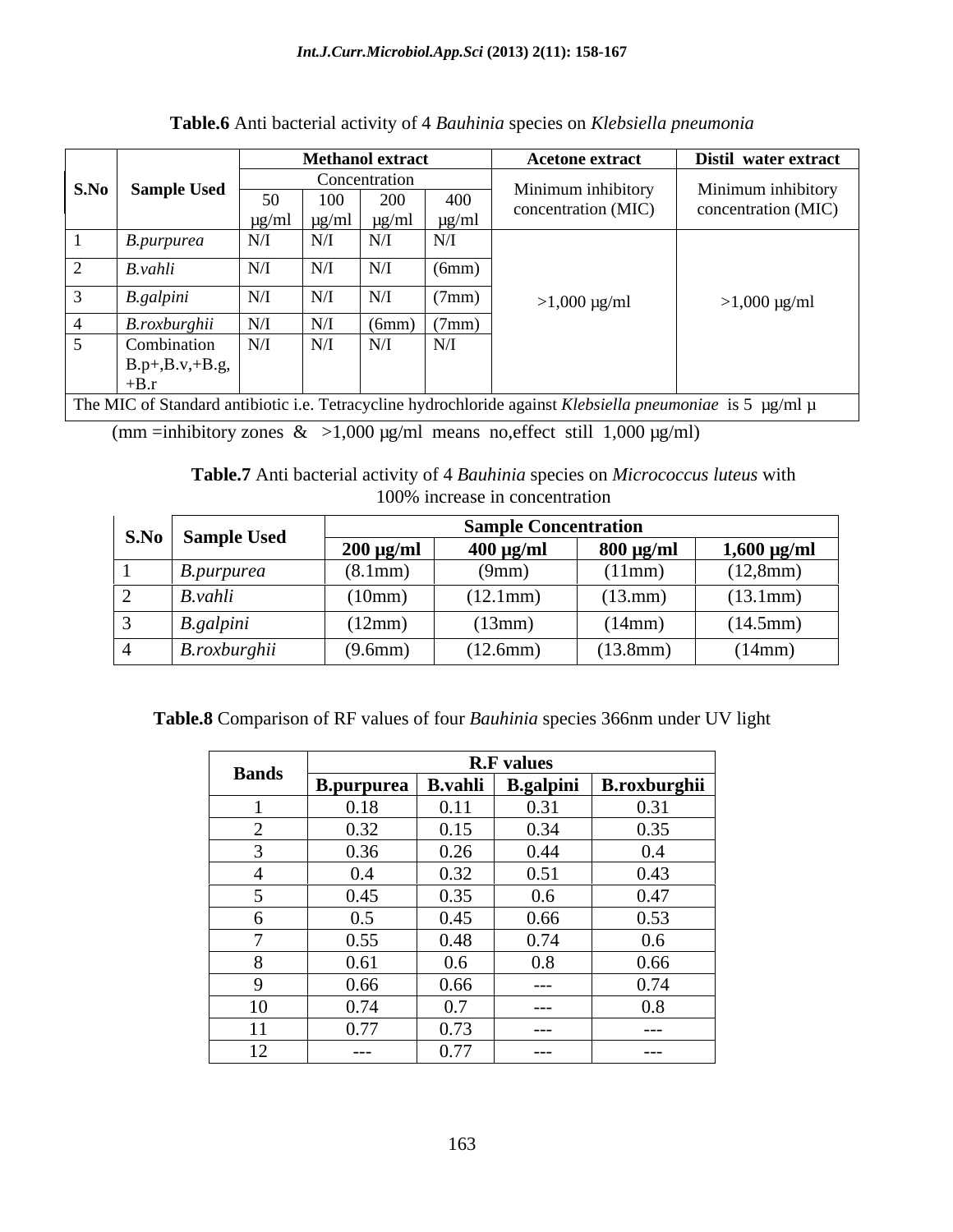| <b>Bands</b> |                   |                | <b>R.F</b> values |                     |
|--------------|-------------------|----------------|-------------------|---------------------|
|              | <b>B.purpurea</b> | <b>B.vahli</b> | <b>B.galpini</b>  | <b>B.roxburghii</b> |
|              | 0.43              | 0.08           | 0.35              | 0.44                |
|              | 0.5               | 0.44           | 0.44              | 0.64                |
|              | 0.65              | 0.5            | 0.65              | 0.85                |
|              | 0.72              | 0.66           | 0.72              | $---$               |
|              | 0.85              | 0.72           | 0.85              | $---$               |
|              | ____              | 0.83           | $---$             | $---$               |
|              | ____              | 0.85           | ----              | ____                |

| cid reagent (ANS) spray<br><b>Table.9</b> After<br>: Anisaldehyde sulfuric a |  |
|------------------------------------------------------------------------------|--|
|                                                                              |  |

\*This TLC determination will further carry on for purification of potential compounds present in the leaves of 4 *Bauhinia* species\*

**Graph.1** Comparison between the effect *Bauhinia* species and (MIC) Minimum inhibitory concentration of Standard anti-biotic (Tetracycline hydrochloride) on Bacteri, based on concentrations

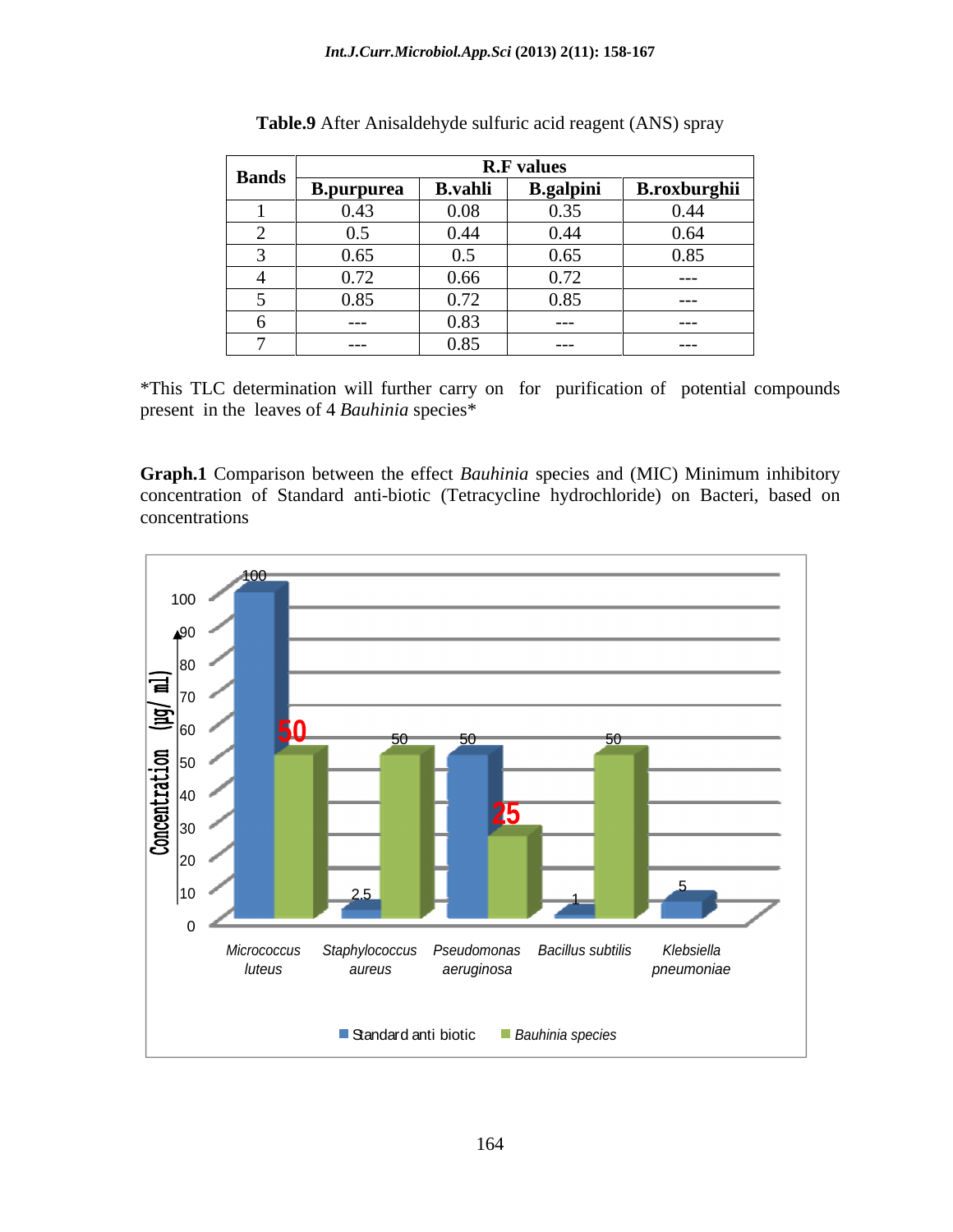

**Graph.2** Over all effect of 4 *Bauhinia* species on bacteria

 *M.l= Micrococcus luteus; S.a = Staphylococcus aureus; P.a =Pseudomonas aeruginosa; B.s =Bacillus Subtilis; K.p =Klebsiella pneumoniae*





Track 1: *Bauhinia purpurea;* Track 2: *Bauhinia vahlii;*  Track 3: *Bauhinia galpini* ; Track 4: *Bauhinia roxburghii*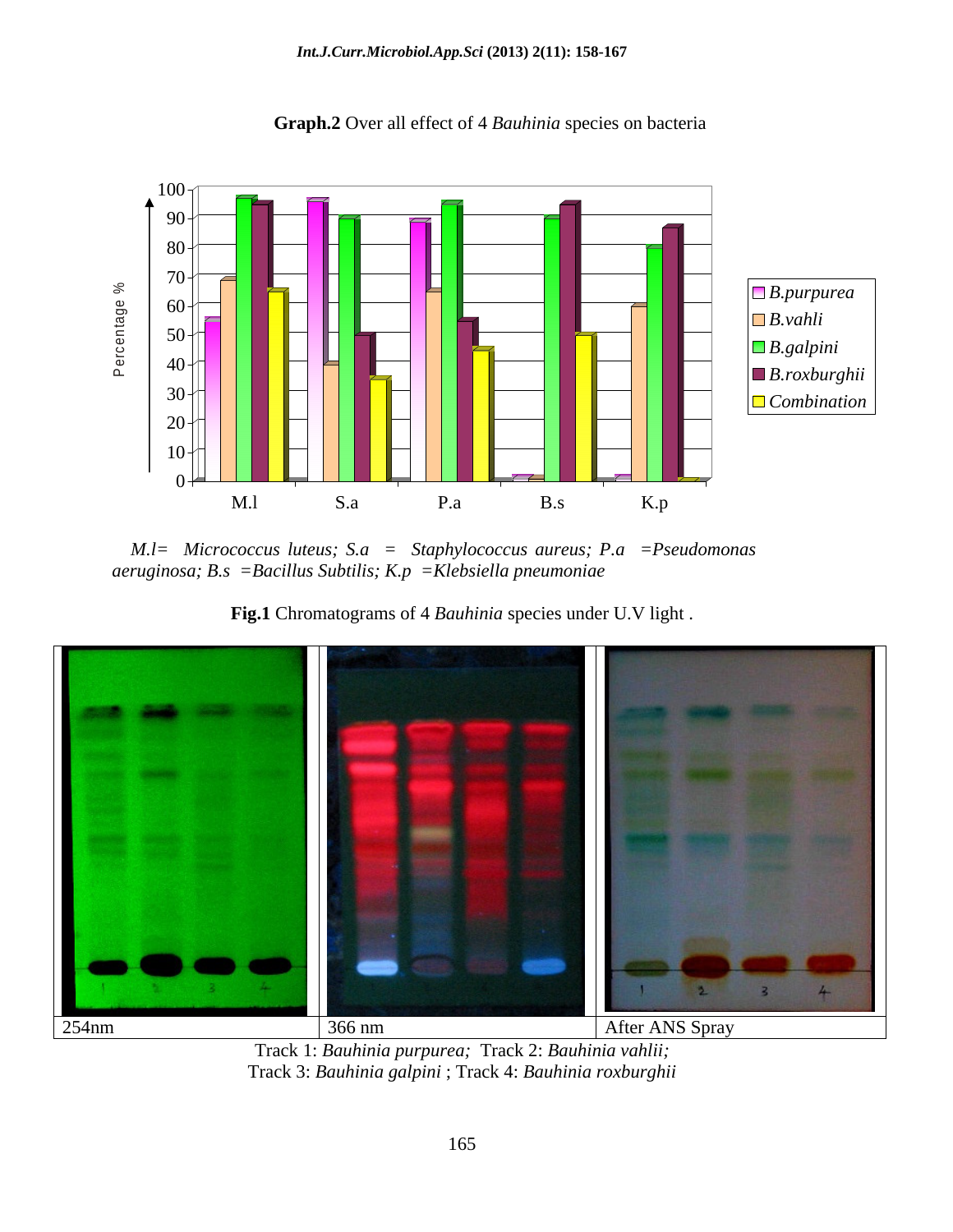*Micrococcus luteus* (Table.2).

The activity of *Bauhinia vahli* was found to be less when compared to other samples. Considerable inhibitory zones Immunizations, vector etc. till today. By this was found only in case of the results obtained, I conclude that this *Pseudomonas aeroginosa* (table.4)*.* research work will, also further lead to *Bauhinia* species also worked better than development of low cost and affordable standard anti-biotic on most resistant antibiotics from 4 Bauhinia species bacteria i.e. *Pseudomonas aeroginosa &* against most dreadful pathogenic bacterial especially against *Micrococcus luteus* (Graph.1), which has no clarity on

example of the spectrum of bands (compounds) are<br>example of the spectrum of bands (compounds) are obtained in TLC test (Fig.1) , which the RF values are mostly varying with each

+7mm+8mm against *Staphylococcus*  antibacterial property was not reported . *aureus* (Table.3*)* even at least The methanolic extract of 4*Bauhinia*  concentration of 50 µg/ml. While species exhibits positive results against all *Bauhinia roxburghii* showed inhibition the above 5 pathogenic bacteria. Effective zones of +12mm against *Bacillus subtilis* results were obtained by *Bauhinia* species, (Table.5) and +12.5mm against when compared to Standard antibiotic on Infection dosage, Immunisation,vector etc. carry on for purification of this potential most resistant bacteria i.e., *Pseudomonas aeruginosa* and especially against *Micrococcus luteus* which has no clarity on infection dosage, antibiotics from 4 *Bauhinia s*pecies diseases, especially caused by *Micrococcus luteus.* The future works will compounds .

# **Acknowledgement**

other species (Table.8,9). This research work is assisted & guided by my guide G.Eswaraiah very miraculously.

Plates containing only the solublizer, Methonal and vords can hardly express my profound sterile D.M water separately, used to solublize the ratitude to my beloved guide. I express test agents, are tested. A plate containing only the mense gratitude to Chair man of Natural media was tested. Remedies Laboratory R.K.Agarwal sir for

granting permission to work in their lab.

The main aim of increasing concentration on *Micrococcus luteus*, because there is no dosage, No incubation and No immunization found still **References**

now. The concentration of *Bauhinia* leaf samples Alastair Fitter and Robert Hay. 2001. were increased by 100% i.e. 200µg,400µg, Environment Physiology of Plants,  $800\mu$ g, 1,600 $\mu$ g to observe, whether the result decreases or Increases. Anonymous, 2004.The Wealth of India ,A Alastair Fitter and Robert Hay. 2001.<br>Environment Physiology of Plants, Academic Press.

By increasing the sample concentration Industrial products Raw material, Volthe, comparatively *Bauhinia galpini*, *Bauhinia roxburghii* showed better effect

determined in *Bauhinia galpini &*

of  $+14.5$ mm and  $+14$ mm against New Delhi 526-555 Dictionary of Indian Raw Material and Industrial products Raw material,Vol- 3;ca-ci,Revised Edition, Publication and Information Directorate, CSIR, New Delhi, 526-555.

*Micrococcus luteus}* Dorman, H.J.D., and Deans, S.G. 2000. Successfully, anti bacterial effect was Antimicrobial agents from plants: *Bauhinia roxburghii*, which its oils, J. Appl. Microbiol.88: 308–316 Antimicrobial agents from plants: antibacterial activity of plant volatile